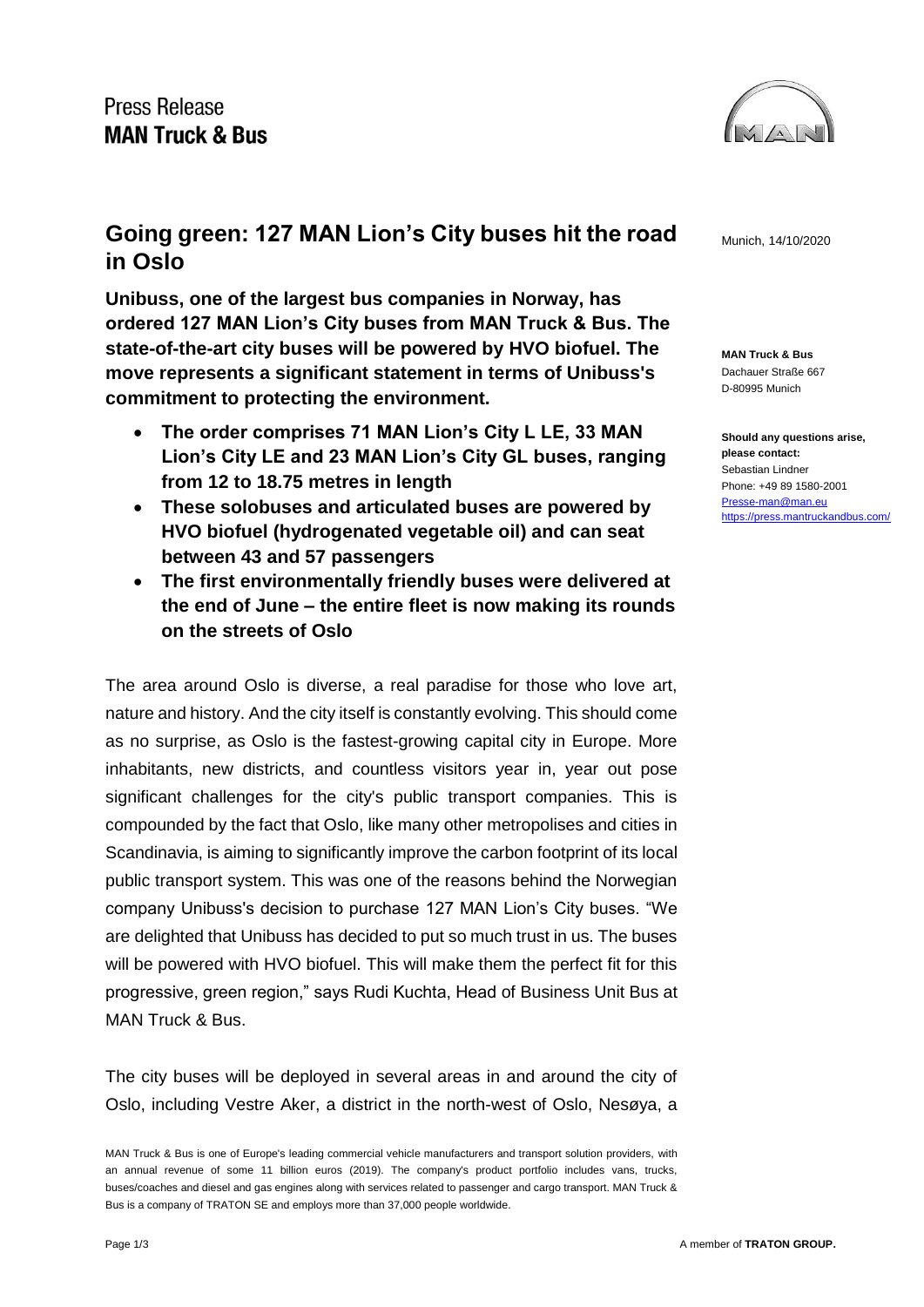## Press Release **MAN Truck & Bus**



small island in the municipality of Asker, and Bærum, a municipality in the Norwegian county of Viken. The first lot of new MAN Lion's City buses have been out on the streets of the Norwegian capital since the end of June. All 127 vehicles were put into operation by the start of autumn – and now they are helping both locals and visitors to the region get from A to B in a safe, comfortable and environmentally friendly manner.

"We have had an excellent working relationship with MAN. We are impressed that the buses were delivered on schedule despite the fact that factories were closed due to the coronavirus pandemic," said Øystein Svendsen, CEO of Unibuss, on the day the vehicles were handed over. He went on to add: "The MAN Lion's City buses that are operating in Bærum are turning heads, largely on account of their impressive capacity. After all, these articulated buses are difficult to miss given their size and their striking red colour. We look forward to continuing our business relationship with MAN."

In addition to the 23 18.75-m-long, 57-seater MAN Lion's City GL buses, the delivery also included 71 MAN Lion's City L LE city buses. These vehicles are almost 15 metres long and can seat 49 passengers. Each of the articulated, low-floor buses is powered by a D2066 LUH diesel engine. MAN Truck & Bus also handed over 33 MAN Lion's City LE buses to Unibuss. These 12-m-long, state-of-the-art solobuses can seat 43 passengers. They are powered by a 290 hp (213 kW) D0836 LOH diesel engine, which also runs on HVO biofuel. All three bus types meet the Euro 6 emission standard. "These state-of-the-art, alternative forms of propulsion won't just play a huge role in helping Oslo become a lower-emission city, they are also extremely economical," emphasises Kuchta. In addition to being environmentally friendly and economically efficient, these state-of-the-art city buses also stand out due to their high levels of safety and comfort. But the passengers are not the only people that have been taken into account. The intelligent and intuitive design of the driver's station ensures that drivers can remain fully focussed on road safety at all times.

"We chose the MAN Lion's City because we and our customer, Ruter AS, are intent on meeting demanding climate targets, and the only way to achieve that is with innovative vehicles. Opting for HVO biofuel over conventional